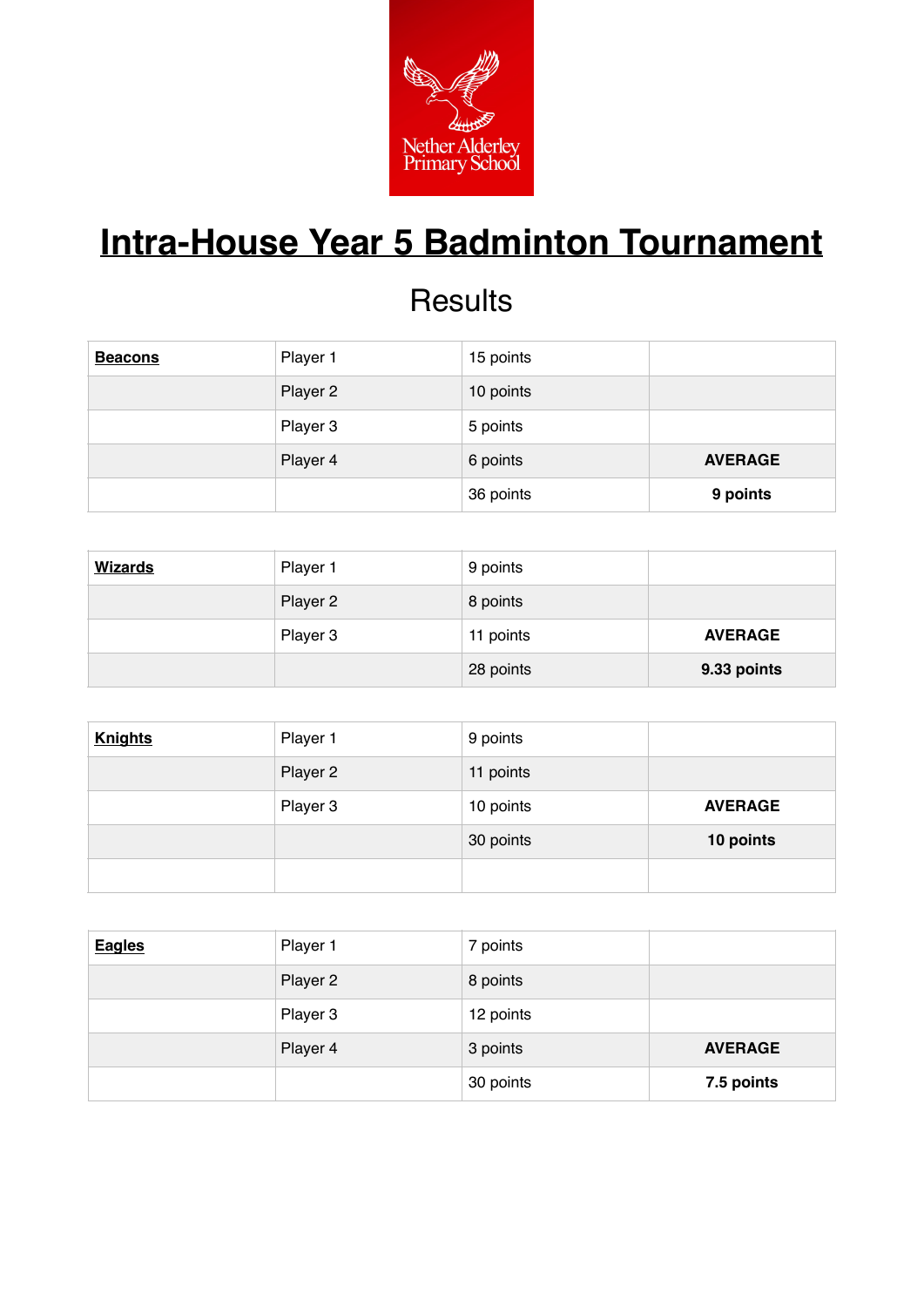

### **Intra-House Year 6 Badminton Tournament**

#### **Results**

| <b>Beacons</b> | Player 1 | 12 points |                |
|----------------|----------|-----------|----------------|
|                | Player 2 | 15 points |                |
|                | Player 3 | 14 points |                |
|                | Player 4 | 6 points  | <b>AVERAGE</b> |
|                |          | 47 points | 11.75 points   |

| <b>Wizards</b> | Player 1 | 13 points |                |
|----------------|----------|-----------|----------------|
|                | Player 2 | 9 points  |                |
|                | Player 3 | 10 points | <b>AVERAGE</b> |
|                |          | 32 points | 10.66 points   |

| <b>Knights</b> | Player 1 | 14 points |                |
|----------------|----------|-----------|----------------|
|                | Player 2 | 12 points |                |
|                | Player 3 | 6 points  | <b>AVERAGE</b> |
|                |          | 34 points | 11.33 points   |
|                |          |           |                |

| <b>Eagles</b> | Player 1 | 10 points |                |
|---------------|----------|-----------|----------------|
|               | Player 2 | 12 points |                |
|               | Player 3 | 11 points | <b>AVERAGE</b> |
|               |          | 33 points | 11 points      |